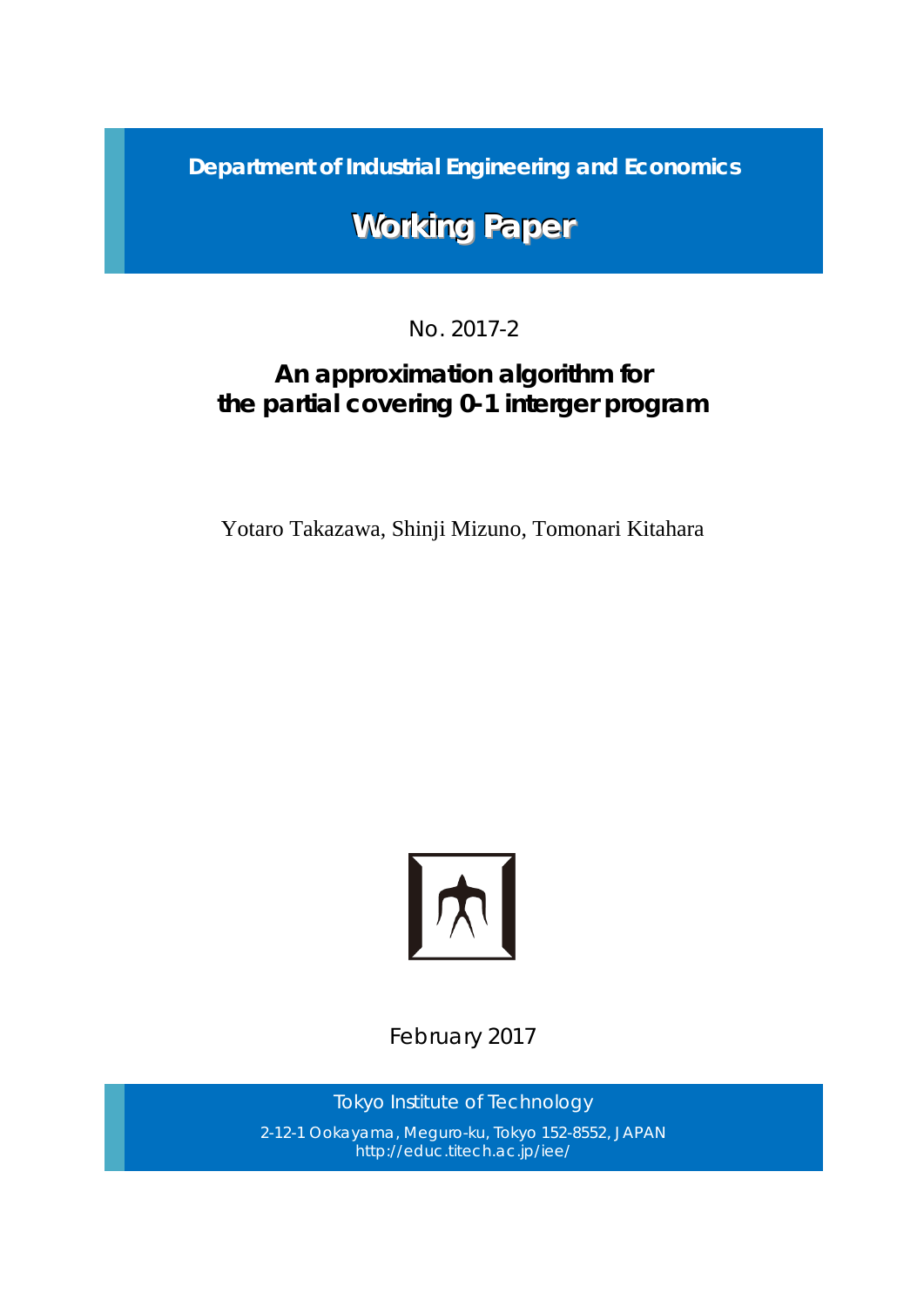# An approximation algorithm for the partial covering 0–1 integer program

Yotaro Takazawa <sup>∗</sup> Tomonari Kitahara <sup>‡</sup>

February, 2017

#### Abstract

The partial covering 0–1 integer program (PCIP) is a relaxed problem of the covering 0–1 integer program (CIP) such that some fixed number of constraints may not be satisfied. This type of relaxation is also discussed in the partial set multi-cover problem (PSMCP) and the partial set cover problem (PSCP). In this paper, we propose an approximation algorithm for PCIP by extending an approximation algorithm for PSCP by Gandhi et al. [5].

keywords: Approximation algorithms, Partial covering 0–1 integer program, Primaldual method.

### 1 Introduction

The covering 0–1 integer program (CIP) is a well-known combinatorial optimization problem and formulated as

$$
\text{CIP}\n\begin{vmatrix}\n\min \sum_{j \in N} c_j x_j \\
\text{s.t.} \sum_{j \in N} u_{ij} x_j \ge d_i, & \forall i \in M, \\
x_j \in \{0, 1\}, & \forall j \in N,\n\end{vmatrix} \tag{1}
$$

where  $M = \{1, \ldots, m\}$ ,  $N = \{1, \ldots, n\}$ ,  $c_j \geq 0$  ( $j \in N$ ),  $u_{ij} \geq 0$  ( $i \in M, j \in N$ ) and  $d_i$  > 0 ( $i \in M$ ) are given data and  $x_j$  ( $j \in N$ ) are 0–1 variables. When the

<sup>∗</sup>Department of Industrial Engineering and Management, Tokyo Institute of Technology

<sup>†</sup>Department of Industrial Engineering and Economics, Tokyo Institute of Technology

<sup>‡</sup>Department of Industrial Engineering and Economics, Tokyo Institute of Technology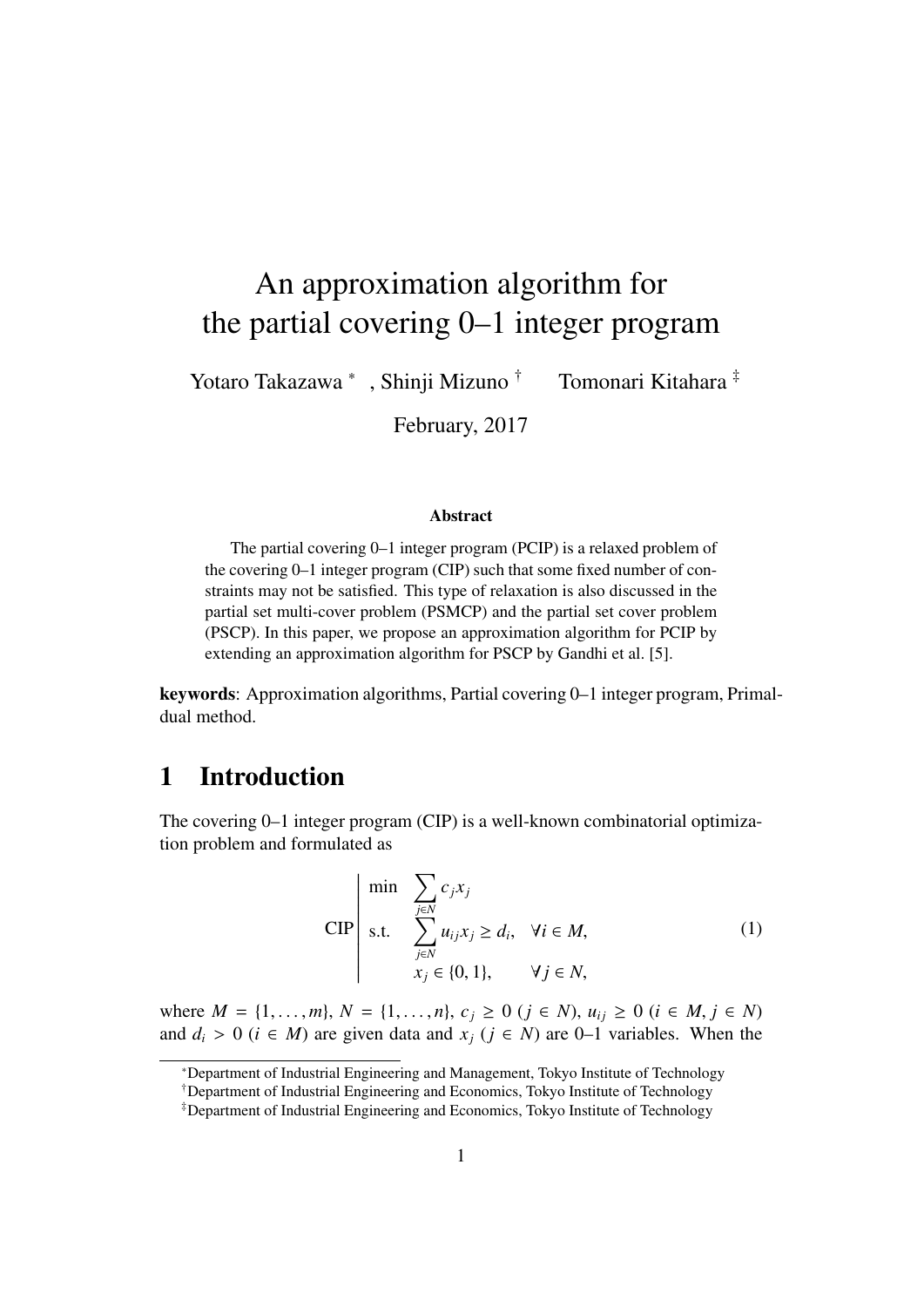problem is relaxed such that some fixed number  $p \in \{0, 1, \ldots, m\}$  of constraints  $\sum_{j \in N} u_{ij} x_j \geq d_i$  (*i* ∈ *M*) may not be satisfied, the resulting problem is called the partial covering 0–1 integer program, whihc is formulated as

$$
\text{PCIP}\begin{array}{|l|}\n\hline\n\text{min} & \sum_{j \in N} c_j x_j \\
\text{s.t.} & \sum_{j \in N} u_{ij} x_j + d_i t_i \ge d_i, \quad \forall i \in M, \\
& \sum_{i \in M} t_i \le p, \\
& x_j \in \{0, 1\}, \\
& t_i \in \{0, 1\}, \\
& \forall j \in N,\n\end{array}\n\tag{2}
$$

For a given minimization problem having an optimal solution, an algorithm is called an  $\alpha$ -approximation algorithm if it runs in polynomial time and produces a feasible solution whose objective value is less than or equal to  $\alpha$  times the optimal value.

PCIP generalizes some important problems for which approximation algorithms are proposed as shown in Table1, where

$$
f = \max_{i \in N} |\{j \in N \mid u_{ij} > 0\}|,
$$
  
\n
$$
\Delta = \max_{i \in N} |\{i \in M \mid u_{ij} > 0\}|,
$$
  
\n
$$
H(\Delta) = 1 + \frac{1}{2} + \dots + \frac{1}{\Delta},
$$
  
\n
$$
d_{\max} = \max_{i \in M} d_i,
$$
  
\n
$$
d_{\min} = \min_{i \in M} d_i,
$$
  
\n
$$
\eta = \Delta \frac{\max_{j \in N} c_j}{\min_{j \in N} c_j} \frac{d_{\max}}{d_{\min}},
$$
  
\n
$$
\gamma = \frac{m}{m - p\eta},
$$
  
\n
$$
g = \max \left\{ \frac{\Delta}{m - p} \left( \frac{1}{f - d_{\max}} + \frac{d_{\max}}{d_{\min}} \right), \frac{f}{d_{\min}} + \left( 1 - \frac{1}{d_{\max}} \right) p, p + 1 \right\}.
$$
\n(3)

|  | Table 1: Special cases in PCIP |  |  |
|--|--------------------------------|--|--|
|--|--------------------------------|--|--|

| Problems                                | Restrictions in PCIP        | Approximation ratios                    |
|-----------------------------------------|-----------------------------|-----------------------------------------|
| <b>PCIP</b>                             |                             | $\cdot$ max $\{f, p + 1\}$ (this paper) |
| Covering 0–1 integer program (CIP)      | $p=0$                       | $\cdot f[3, 4, 7]$                      |
|                                         |                             | $\cdot$ O(log m) [6]                    |
| Partial set multi-cover problem (PSMCP) | $u_{ij} \in \{0, 1\},\$     | $\cdot \gamma H(\Delta)$ [10]           |
|                                         | $d_i$ is a positive integer | $\cdot$ g [9]                           |
| Partial set cover problem (PSCP)        | $u_{ij} \in \{0, 1\},\$     | $\cdot f$ [1, 5]                        |
|                                         | $d_i = 1$                   | $\frac{\Delta}{\sqrt{1}}$ [4]           |

CIP is a widely studied NP-hard problem since it includes fundamental combinatorial optimization problems such as the vertex cover problem, the set cover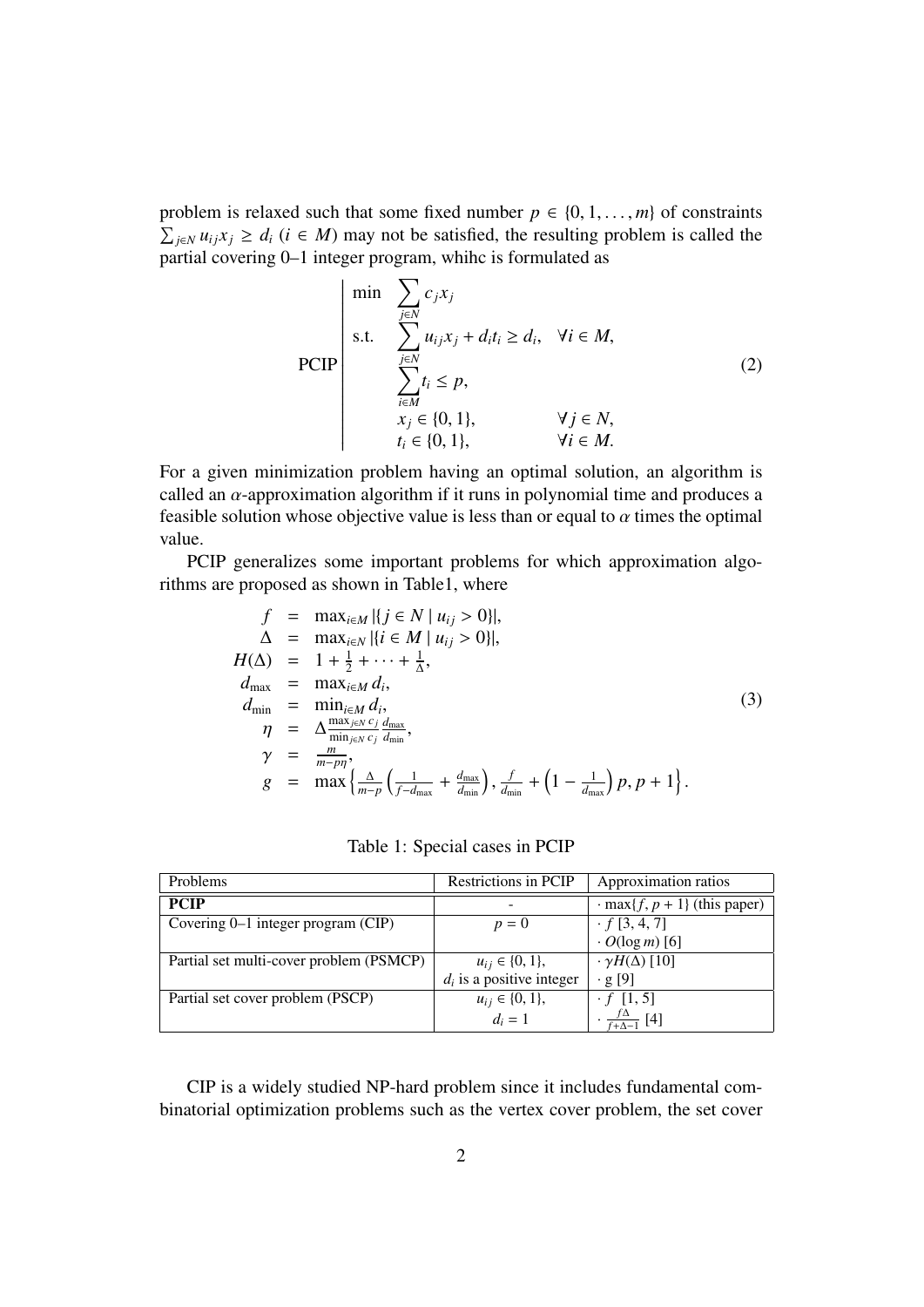problem, or the minimum knapsack problem. There are some approximation algorithms for CIP, see Table 1 and Koufogiannakis and Young [7].

The partial set multi-cover problem (PSMCP) is a special case of PCIP where *u*<sub>ij</sub> ∈ {0, 1} and *d<sub>i</sub>* is a positive integer for  $i \in M$  and  $j \in N$ . There are a lot of applications of PSMCP such as analysis of influence in social network [9, 10] and protein identification [8]. Ran et al. [10] give an approximation algorithm with performance ratio  $\gamma H(\Delta)$  under the assumption that  $m - p > (1 - \frac{1}{n})$  $\frac{1}{\eta}$ )*m* and *c*<sub>*j*</sub> > 0  $(j \in N)$ . Ran et al. [9] propose an approximation algorithm with performance ratio *g* defined in (3).

The partial set cover problem (PSCP) is a special case of PSMCP where  $d_i = 1$ for  $i \in M$ . Some approximation algorithms for PSCP are known as shown in Table 1.

### Contribution

We present an  $\alpha$ -approximation algorithm for PCIP, where

$$
\alpha = \max\{f, p+1\}.\tag{4}
$$

Our algorithm is based on an *f*-approximation algorithm for PSCP by Gandhi et al. [5]. Their algorithm uses a primal-dual method as a subroutine. In our algorithm, we use a primal-dual algorithm based on Carnes and Shmoys [2] for the minimum knapsack problem and its extension to CIP by Takazawa and Mizuno [11].

Ran et al. [9] raised a question of whether an *f*-approximation algorithm for PSMCP exists or not. Note that such an algorithm exists for CIP and PSCP as in Table 1. Our algorithm achieves the performance ratio *f* when  $f \geq p + 1$ , and therefore we partially answer this question.

#### Assumption and Notation

Without loss of generality, we assume that

- (2) is feasible, and therefore it has an optimal solution,
- $\bullet$   $c_1 \leq \cdots \leq c_n$
- $d_i \geq u_{ij}$  ( $i \in M, j \in N$ ),
- $f \geq 2$ .

Let  $I = (m, n, U, d, c, p)$  be a data of (2), where U is the matrix of  $u_{ii}$ . We call *I* an instance of PCIP. Let PCIP(*I*) be the problem for instance *I* and *OPT*(*I*)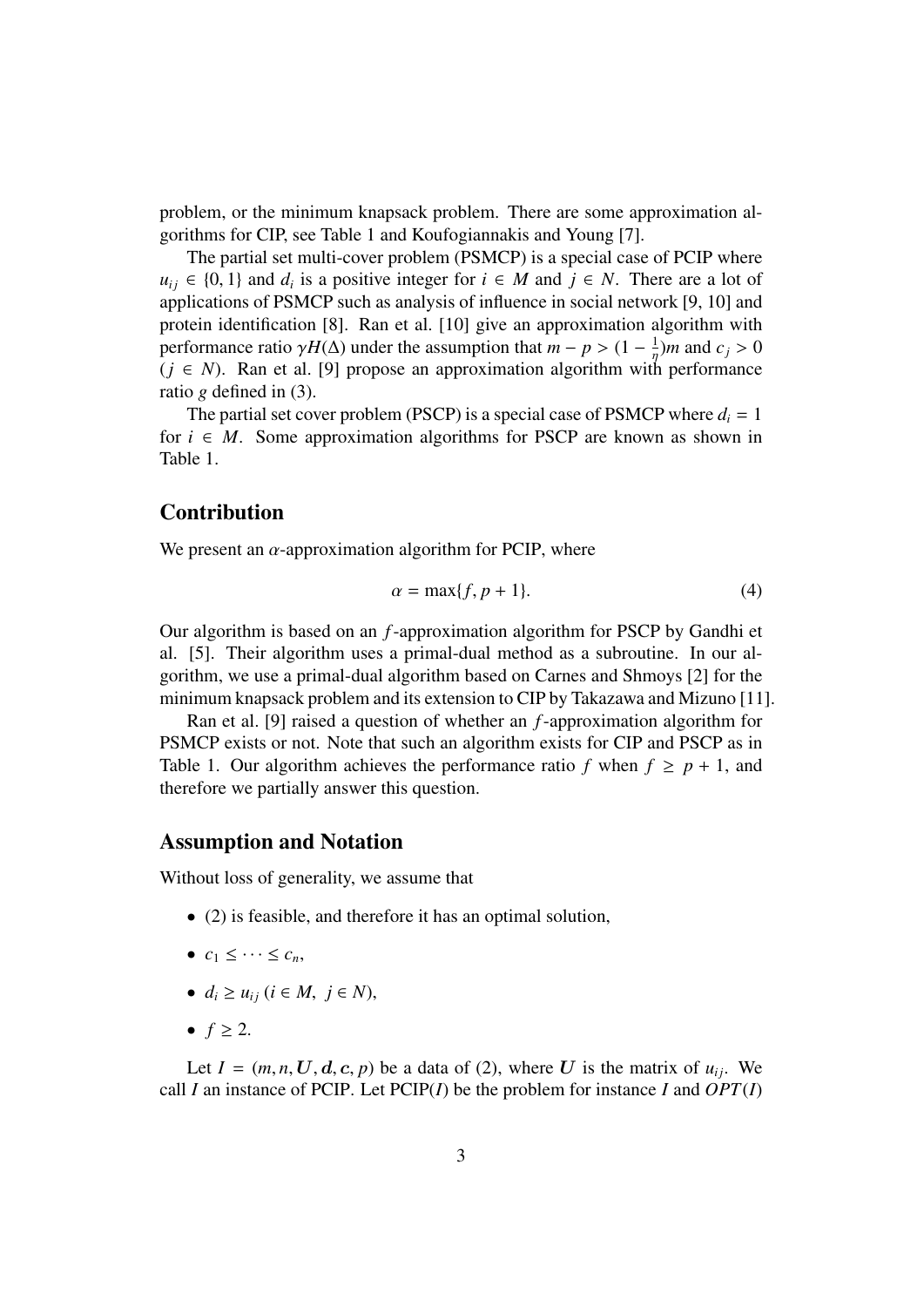be the optimal value of PCIP(*I*). For any subset  $S \subseteq N$ , we define the solution  $(x(S), t(S))$  as follows:

$$
x_j(S) = \begin{cases} 1 & \text{if } j \in S \\ 0 & \text{if } j \notin S \end{cases} \text{ for any } j \in N
$$
 (5)

and

$$
t_i(S) = \begin{cases} 1 & \text{if } \sum_{j \in S} u_{ij} < d_i \\ 0 & \text{if } \sum_{j \in S} u_{ij} \ge d_i. \end{cases} \quad \text{for any } j \in M. \tag{6}
$$

This solution always satisfies the constraints in (2) except for  $\sum_{i \in M} t_i \leq p$ . Hence  $(x(S), t(S))$  is feasible to (2) if and only if  $\sum_{i \in M} t_i(S) \le p$ .

### 2 Main-algorithm

Our algorithm is an extension of an *f*-approximation algorithm for PSCP by Gandhi et al. [5] and consists of two algorithms: Main-algorithm and Sub-algorithm. Sub-algorithm is presented in Section 3. This section is organized as follows:

- 1. We show a property (Lemma 1) of the solution generated by Sub-algorithm.
- 2. We explain that we can get an  $\alpha$ -approximation solution by using Subalgorithm if we know partial information about an optimal solution.
- 3. We introduce Main-algorithm which gives an  $\alpha$ -approximation without information about an optimal solution.

For any problem PCIP(*I*), Sub-algorithm checks whether it is feasible or not. If it is feasible, then the algorithm outputs  $\tilde{S} \subseteq N$  such that  $(x(\tilde{S}), t(\tilde{S}))$  is feasible and has the following property in Lemma 1. The algorithm and the proof of Lemma 1 are shown in Section 3.

**Lemma 1.** *Sub-algorithm presented in Section3 outputs*  $\tilde{S} \subseteq N$  *such that the solution*  $(x(\tilde{S}), t(\tilde{S}))$  *defined by (5) and (6) is feasible to PCIP(I) and satisfies* 

$$
\sum_{j\in N} c_j x_j(\tilde{S}) \le \alpha OPT(I) + c_n.
$$

The running time of Sub-algorithm is  $O(mn^2)$ .

For an instance  $I = (m, n, U, d, c, p)$  and  $h \in \{2, ..., n\}$ , we consider a subproblem of PCIP(*I*), where we add the following constraints to PCIP(*I*):

$$
x_j = 0 \quad \text{if } j \ge h + 1,
$$
  

$$
x_j = 1 \quad \text{if } j = h.
$$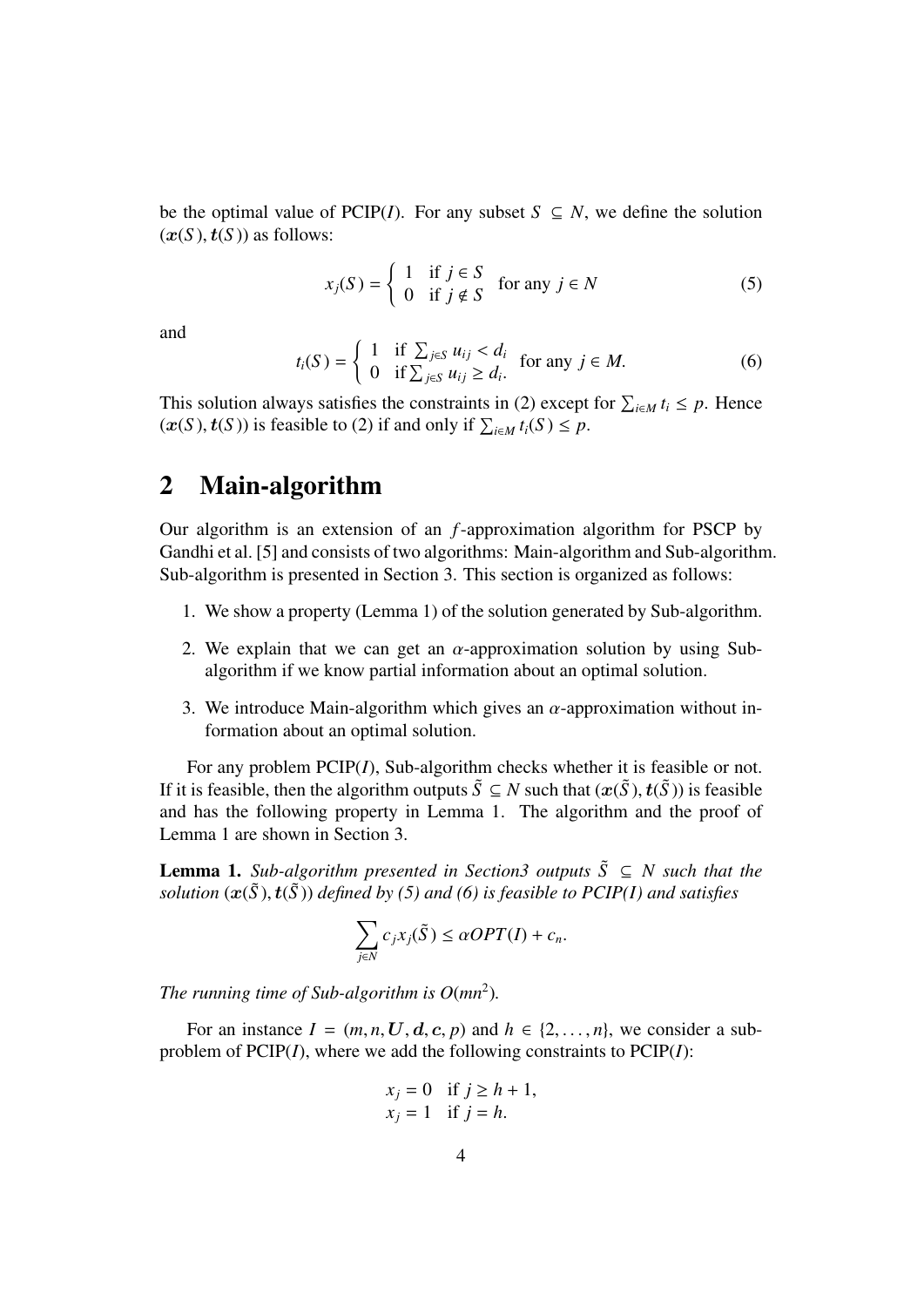This sub-problem can be expressed as:

min  
\n
$$
\sum_{j \in \{1, \dots, h-1\}} c_j x_j
$$
\ns.t.  
\n
$$
\sum_{\substack{j \in \{1, \dots, h-1\} \\ \sum_{i \in M} t_i \le p, \\ x_j \in \{0, 1\},}} a_{ij} x_j + d_i t_i \ge d_i - u_{ih}, \quad \forall i \in M = \{1, \dots, m\},
$$
\n(7)  
\n
$$
\sum_{i \in M} t_i \le p,
$$
\n
$$
\forall j \in \{1, \dots, h-1\},
$$
\n
$$
t_i \in \{0, 1\}, \quad \forall i \in M.
$$

Hence the instance of this sub-problem can be expressed as follows:

$$
I(h) = (m, h-1, \mathbf{U}(h), \mathbf{d}(h), \mathbf{c}(h), p),
$$
\n(8)

where

$$
U(h) = (u_1, ..., u_{h-1}),
$$
  
\n
$$
d(h) = d - u_h = (d_1 - u_{1h}, ..., d_m - u_{mh})^T,
$$
  
\n
$$
c(h) = (c_1, ..., c_{h-1})^T.
$$

Let  $S^*$  be the subset of *N* such that  $(x(S^*), t(S^*))$  is an optimal solution of PCIP(*I*). Define

$$
h^* = \max\{j \in N \mid x_j(S^*) = 1\}.
$$

Without loss of generality, assume that  $h^* \geq 2$  since an optimal solution is obvious when  $h^* = 0$  or  $h^* = 1$ . We can get an  $\alpha$ -approximation solution for PCIP(*I*) by using Sub-algorithm if we know *h* ∗ .

**Lemma 2.** Let  $\tilde{S}(h)$  be the output by Sub-algorithm for the sub-problem  $PCIP(I(h))$ *which is defined by (7). Define*  $S(h) = \tilde{S}(h) \cup \{h\}$ *. If*  $h = h^*$ *,*  $S(h^*)$  gives an  $\alpha$ *approxiamtion feasible solution for PCIP(I), that is,*  $(x(S(h^*)), t(S(h^*)))$  *is feasible to PCIP(I) and the following inequality holds:*

$$
\sum_{j\in N}c_jx_j(S(h^*))\leq \alpha OPT(I).
$$

*Proof.*  $(\mathbf{x}(S(h^*)), \mathbf{t}(S(h^*)))$  is feasible to PCIP(*I*) since  $(\mathbf{x}(\tilde{S}(h^*)), \mathbf{t}(\tilde{S}(h^*)))$  is feasible to  $PCIP(I(h^*))$  from Lemma 1.

From Lemma 1,  $c_{h^*} \geq c_{h^*-1}$  and  $\alpha \geq 2$ , we have that

$$
\sum_{j \in N} c_j x_j (S(h^*))) = \sum_{j \in \tilde{S}(h^*)} c_j + c_{h^*}
$$
\n
$$
\leq \alpha OPT(I(h^*)) + c_{h^*-1} + c_{h^*}
$$
\n
$$
\leq \alpha (OPT(I(h^*)) + c_{h^*})
$$
\n
$$
= \alpha OPT(I).
$$

□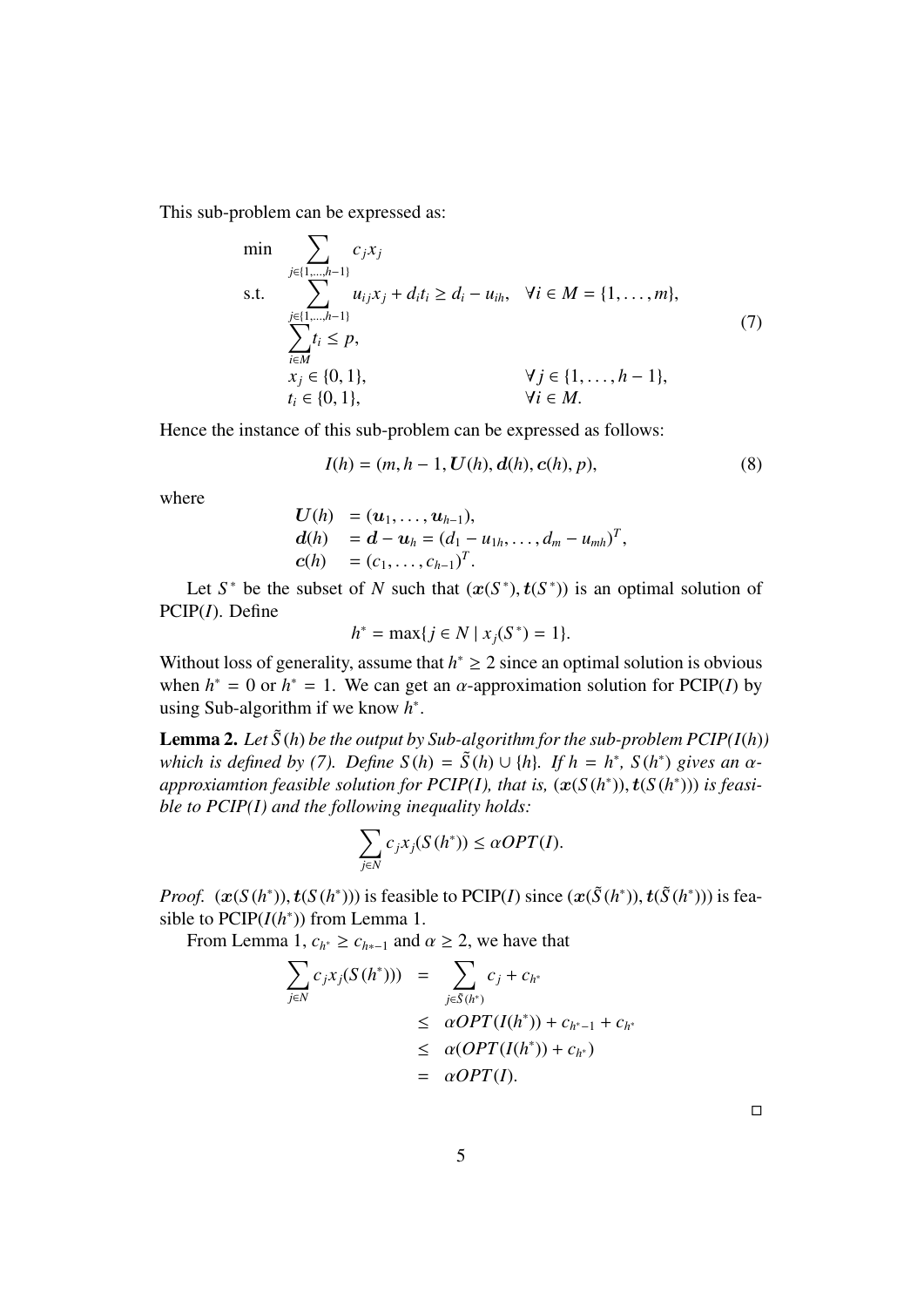Even though Lemma 2 requires the information about  $h^*$ , we don't need it in advance if we execute Sub-algorithm for all  $PCIP(I(h))$  ( $h \in \{2, ..., n\}$ ). Mainalgorithm is presented as follows:

#### Main-algorithm

**Input:**  $I = (m, n, U, d, c, p)$ .

Step 1: For  $h \in \{2, ..., n\}$ , set  $S(h) = \emptyset$  and  $COST(h) = +\infty$  and do the following process: Let *I*(*h*) be the data defined by (8). Execute Sub-algorithm for PCIP(*I*(*h*)). If the problem is feasible, the algorithm outputs  $\tilde{S}(h) \subseteq$ {1,..., *h*−1}. In this case, set *S* (*h*) =  $\tilde{S}(h) \cup \{h\}$  and *COST*(*h*) =  $\sum_{j \in N} c_j x_j(S(h))$ .

**Step 2:** Set  $\hat{h}$  = arg min *COS T*(*h*) and output ( $x(S(\hat{h}))$ ,  $t(S(\hat{h}))$ ) *h*∈*N*

Theorem 1. *Main-algorithm is an* α*-approximation algorithm for PCIP.*

*Proof.* The running time of the algorithm is  $O(mn^3)$  since Sub-algorithm runs in  $O(mn^2)$  from Lemma 1 and Main-algorithm executes Sub-algorithm at most *n* times. Therefore Main-algorithm is a polynomial time algorithm.

 $(x(S(\hat{h}))$ ,  $t(S(\hat{h}))$ ) is clearly feasible to PCIP(*I*) and from Lemma 2 we obtain that

$$
\sum_{j \in N} c_j x_j(S(\hat{h})) \le \sum_{j \in N} c_j x_j(S(h^*)) \le \alpha OPT(I).
$$

□

### 3 Sub-algorithm

In this section, we show Sub-algorithm and prove Lemma 1. Sub-algorithm is based on a 2-approximation algorithm for the minimum knapsack problem by Carnes and Shmoys [2] and its extension to CIP by Takazawa and Mizuno [11]. Both of the algorithms use an LP relaxation of CIP proposed by Carr et al. [3]. We apply this relaxation to PCIP and we have the following problem:

$$
\min \sum_{j \in N} c_j x_j
$$
\n
$$
\text{s.t.} \sum_{\substack{j \in N \setminus A \\ i \in M}} u_{ij}(A) x_j + d_i(A) t_i \ge d_i(A), \quad \forall i \in M, \forall A \subseteq N
$$
\n
$$
\sum_{\substack{i \in M \\ x_j \ge 0,}} t_i \le p, \quad \forall j \in N, \quad \forall i \in M,
$$
\n(9)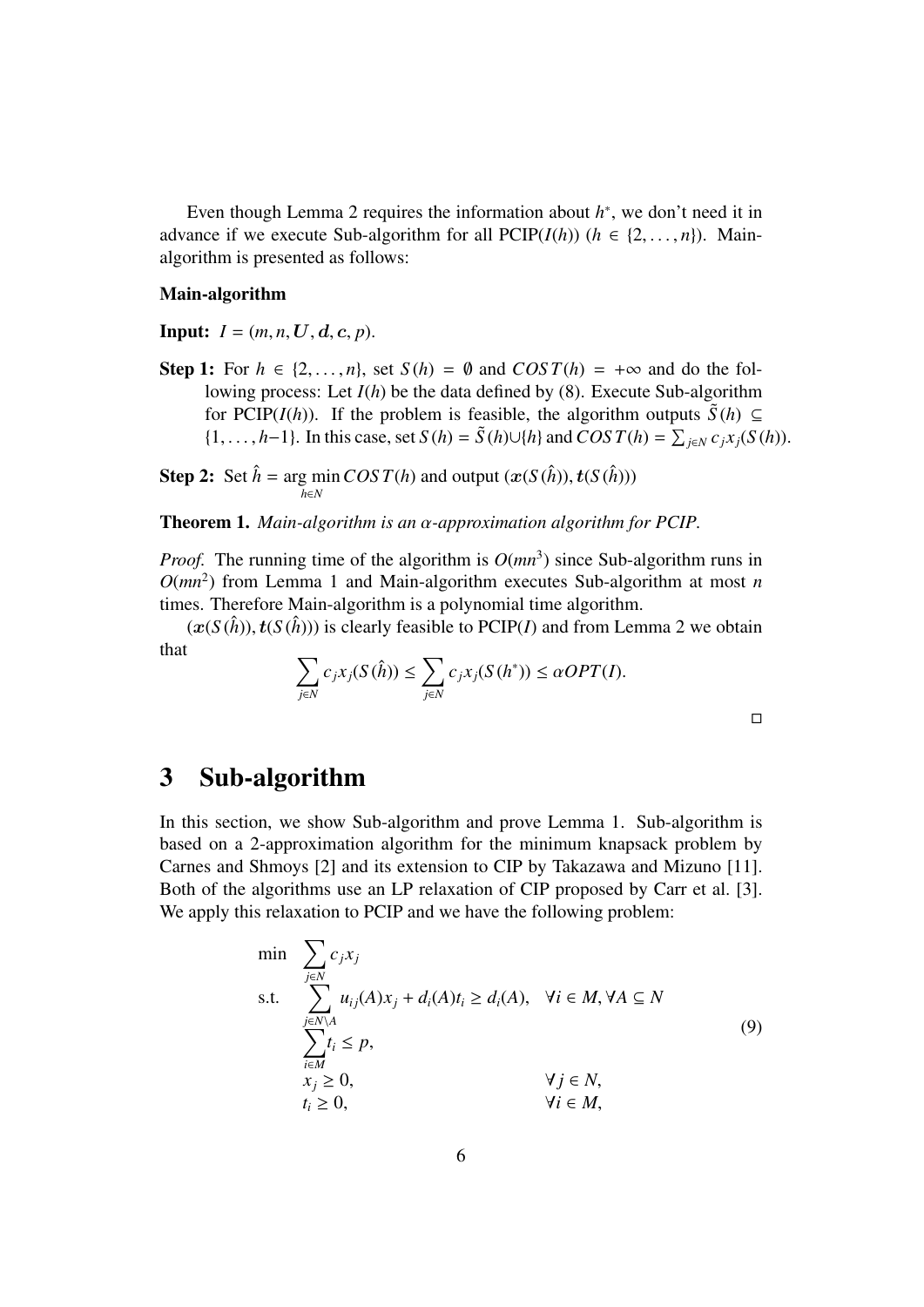where

$$
d_i(A) = \max\{0, d_i - \sum_{j \in A} u_{ij}\}, \forall i \in M, \forall A \subseteq N,
$$
  
\n
$$
u_{ij}(A) = \min\{u_{ij}, d_i(A)\}, \forall i \in M, \forall A \subseteq N, \forall j \in N \setminus A.
$$
 (10)

Carr et al. [3] show the following result.

**Lemma 3.** (9) is a relaxation problem of PCIP, that is, any feasible solution  $(x, t)$ *for PCIP is feasible to (9).*

The dual of (9) is expressed as

$$
\max \sum_{i \in M} \sum_{A \subseteq N} d_i(A) y_i(A) - pz
$$
\ns.t. 
$$
\sum_{i \in M} \sum_{A \subseteq N : j \notin A} u_{ij}(A) y_i(A) \le c_j, \quad \forall j \in N,
$$
\n
$$
\sum_{A \subseteq N} d_i(A) y_i(A) \le z, \quad \forall i \in M,
$$
\n
$$
y_i(A) \ge 0, \quad \forall A \subseteq N, \forall i \in M,
$$
\n
$$
z \ge 0.
$$
\n(11)

Now, we introduce a useful result for later discussion.

**Lemma 4.** Let *S* be a subset of *N* such that  $(x(S), t(S))$  is infeasible to PCIP(I), (*y*,*z*) *be a feasible solution to (11). Define*  $M_1(S) = \{i \in M \mid t_i(S) = 1\}$ *. If* 

\n- (a-1) 
$$
\forall j \in N
$$
,  $x_j(S) = 1 \Rightarrow \sum_{i \in M} \sum_{A \subseteq N : j \notin A} u_{ij}(A)y_i(A) = c_j$
\n- (a-2)  $i \in M_1(S) \Rightarrow \sum_{A \subseteq N} d_i(A)y_i(A) = z$
\n- (b)  $\forall i \in M_1(S)$ ,  $\forall A \subseteq N$ ,  $y_i(A) > 0 \Rightarrow \sum_{j \in S \setminus A} u_{ij}(A) \leq d_i(A)$
\n

*then the following inequalities hold:*

$$
\sum_{j \in N} c_j x_j(S) \le \alpha \left( \sum_{i \in M} \sum_{A \subseteq N} d_i(A) y_i(A) - pz \right) \le \alpha OPT(I). \tag{12}
$$

*Proof.* For any  $A \subseteq N$  and  $i \in M$ , we have that

$$
\sum_{j \in S \setminus A} u_{ij}(A) \le \alpha d_i(A) \tag{13}
$$

by (4) and (10). Since  $(x(S), t(S))$  is infeasible, the following inequality holds:

$$
|M_1(S)| \ge p + 1. \tag{14}
$$

From (a-1), the objective function value of  $(x(S), t(S))$  is

$$
\sum_{j \in N} c_j x_j(S) = \sum_{j \in S} c_j = \sum_{j \in S} \sum_{i \in M} \sum_{A \subseteq N: j \notin A} u_{ij}(A) y_i(A).
$$
 (15)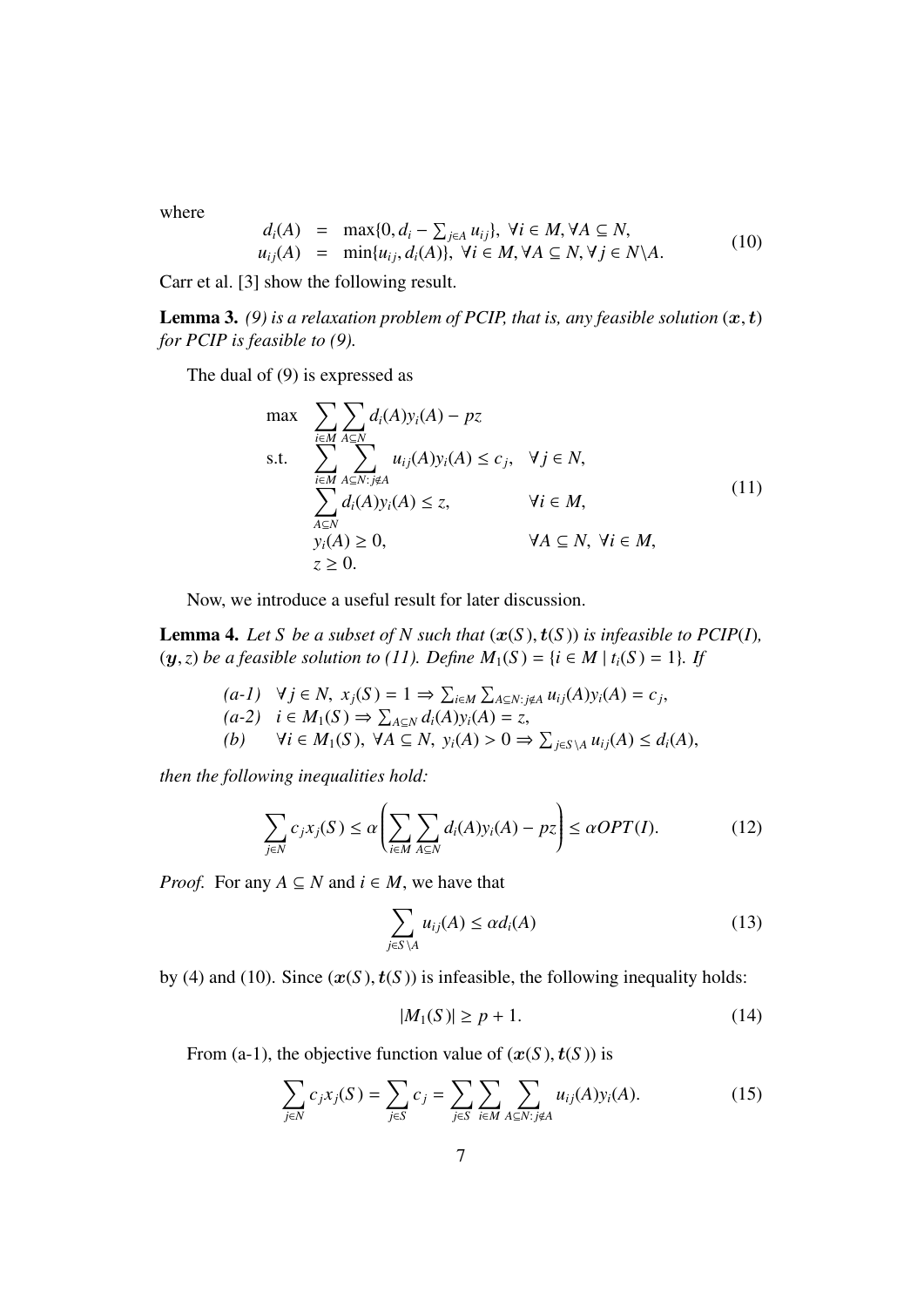We introduce the following symbol for convenience:

$$
u'_{ij}(A) = \begin{cases} u_{ij}(A) & \text{if } j \notin A \\ 0 & \text{if } j \in A. \end{cases}
$$

By using  $u'_{ij}(A)$ , we can express the right-hand side on (15) as follows:

$$
\sum_{j\in S}\sum_{i\in M}\sum_{A\subseteq N}u'_{ij}(A)y_i(A)=\sum_{i\in M}\sum_{A\subseteq N}\sum_{j\in S}u'_{ij}(A)y_i(A)=\sum_{i\in M}\sum_{A\subseteq N}\sum_{j\in S\setminus A}u_{ij}(A)y_i(A).
$$

Define  $M_0(S) = M \setminus M_1(S)$  and we obtain that

$$
\sum_{i \in M} \sum_{A \subseteq N} \sum_{j \in S \setminus A} u_{ij}(A) y_i(A)
$$
\n
$$
= \sum_{i \in M_0(S)} \sum_{A \subseteq N} \sum_{j \in S \setminus A} u_{ij}(A) y_i(A) + \sum_{i \in M_1(S)} \sum_{A \subseteq N} \sum_{j \in S \setminus A} u_{ij}(A) y_i(A)
$$
\n
$$
= \sum_{i \in M_0(S)} \sum_{A \subseteq N} y_i(A) \sum_{j \in S \setminus A} u_{ij}(A) + \sum_{i \in M_1(S)} \sum_{A \subseteq N} y_i(A) \sum_{j \in S \setminus A} u_{ij}(A)
$$
\n
$$
\leq \alpha \sum_{i \in M_0(S)} \sum_{A \subseteq N} d_i(A) y_i(A) + \sum_{i \in M_1(S)} \sum_{A \subseteq N} d_i(A) y_i(A),
$$

where the last inequality holds from (13) and (b). Hence we have that

$$
\sum_{j\in N}c_jx_j(S)\leq \alpha\sum_{i\in M_0(S)}\sum_{A\subseteq N}d_i(A)y_i(A)+\sum_{i\in M_1(S)}\sum_{A\subseteq N}d_i(A)y_i(A).
$$

Taking the difference between two values in (12),

$$
\alpha \left( \sum_{i \in M} \sum_{A \subseteq N} d_i(A) y_i(A) - pz \right) - \sum_{j \in N} c_j x_j(S)
$$
  
\n
$$
\geq (\alpha - 1) \sum_{i \in M_1(S)} \sum_{A \subseteq N} d_i(A) y_i(A) - \alpha pz
$$
  
\n
$$
= (\alpha - 1)|M_1(S)|z - \alpha pz \qquad (16)
$$

$$
\geq \quad (\alpha - (p+1))z \geq 0,\tag{17}
$$

where the equality  $(16)$  follows from  $(a-2)$  and inequalities  $(17)$  follow from  $(14)$ and (4). Since  $(y, z)$  is feasible to (11), the objective value of  $(y, z)$  is less than or equal to the optimal value of  $(9)$ , which is less than or equal to  $OPT(I)$ . Thus we have that

$$
\alpha \left( \sum_{i \in M} \sum_{A \subseteq N} d_i(A) y_i(A) - pz \right) \leq \alpha OPT(I). \tag{18}
$$

□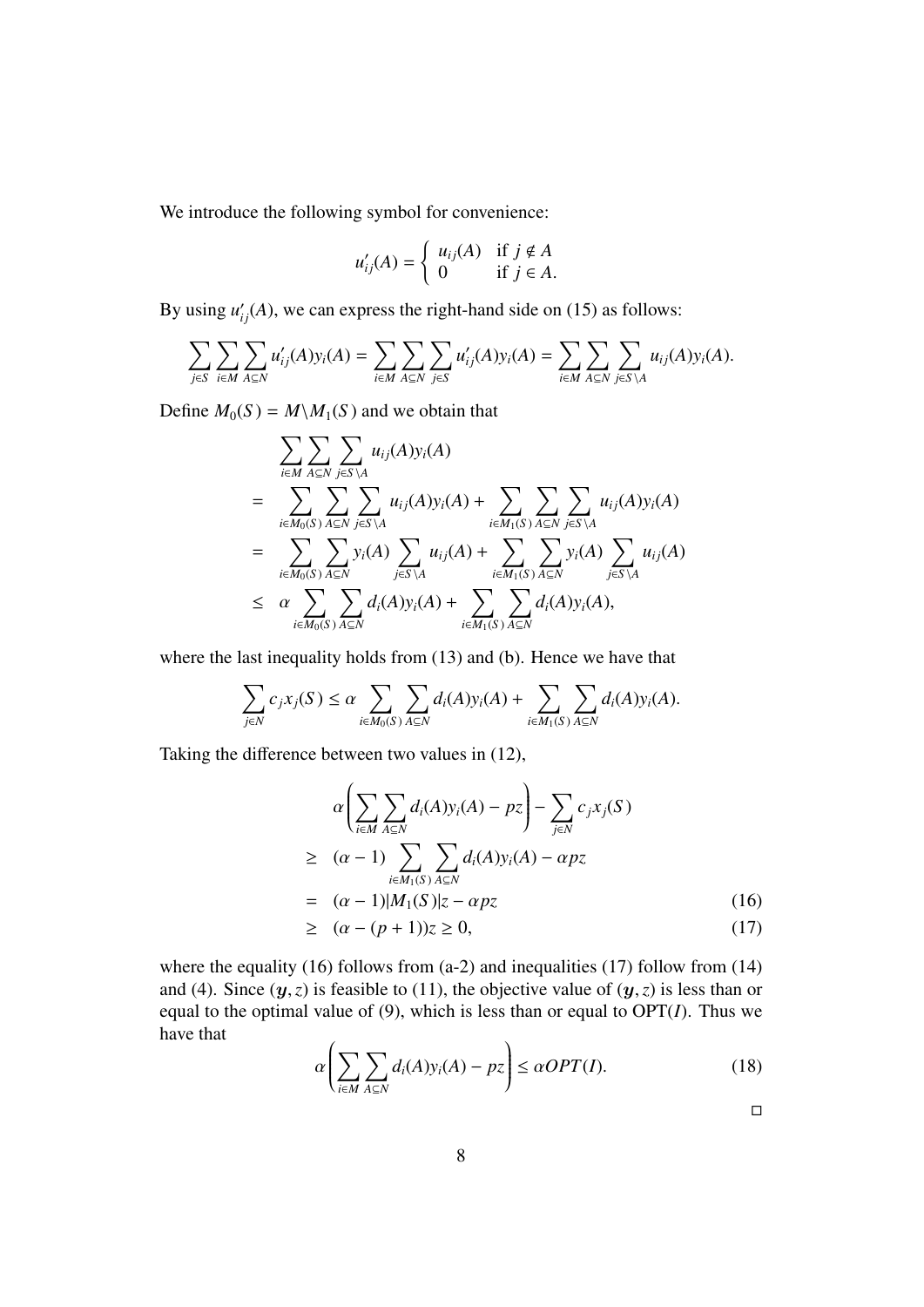Sub-algorithm is presented below. Solutions generated by the algorithm, except for the final solution, satisfy all the conditions in Lemma 4. In Sub-algorithm, we use the following symbols:

- a set  $S \subseteq N$ .
- a solution  $(y, z)$  for (11).
- $M_1(S) = \{i \in M | \sum_{j \in S} u_{ij} < d_i\}.$
- $N'(S) = \{ j \in N \setminus S \mid \sum_{i \in M_1(S)} u_{ij}(S) > 0 \}.$
- $\forall j \in \mathbb{N}, \ \bar{c}_j = c_j \sum_{i \in \mathbb{M}} \sum_{A \subseteq \mathbb{N}: j \notin A} u_{ij}(A) y_i(A).$

#### Sub-algorithm

**Input:**  $I = (m, n, U, d, c, p).$ 

- Step 0: Set  $S = \emptyset$ ,  $(y, z) = (0, 0)$  and  $\bar{c} = c$ . Check whether  $(x(N), t(N))$  is feasible or not. If it is not feasible, declare INFEASIBLE and stop.
- Step 1: Calculate  $d_i(S)$  by (10) for  $i \in M$ . Update  $M_1(S)$ . If  $|M_1(S)| \leq p$ , output  $\tilde{S}$  = *S* and stop. Otherwise, calculate  $u_{ij}(S)$  by (10) for all  $i \in M_1(S)$  and *j* ∈ *N*. Update *N*<sup>'</sup>(*S*).
- Step 2: For any  $i \in M_1(S)$ , increase all  $y_i(S)$  at the rate  $1/d_i(S)$  as much as possible while maintaining  $\sum_{i \in M_1(S)} u_{ij}(S) y_i(S) \le \bar{c}_j$  for any *j* ∈ *N*'(*S*). That is, set

$$
y_i(S) = \frac{\bar{c}_s}{\sum_{i' \in M_1(S)} (u_{i's}(S)/d_{i'}(S))} \frac{1}{d_i(S)},
$$

where

$$
s = \underset{j \in N'(S)}{\arg \min} \frac{c_j}{\sum_{i' \in M_1(S)} (u_{i'j}(S)/d_{i'}(S))}
$$

 $\overline{a}$ 

for all  $i \in M_1(S)$ . Update  $\overline{c}_j := \overline{c}_j - \sum_{i \in M_1(S)} u_{ij}(A) y_i(S)$  for all  $j \in N'(S)$ and *c*¯*s*

$$
z \coloneqq z + \frac{c_s}{\sum_{i' \in M_1(S)} (u_{i's}(S)/d_{i'}(S))}.
$$

Note that for any  $i \in M$  we have

$$
\sum_{A\subseteq N}d_i(A)y_i(A)\leq z,
$$

where the equality holds if  $i \in M_1(S)$ . Update  $S := S \cup \{s\}$  and go back to Step 1.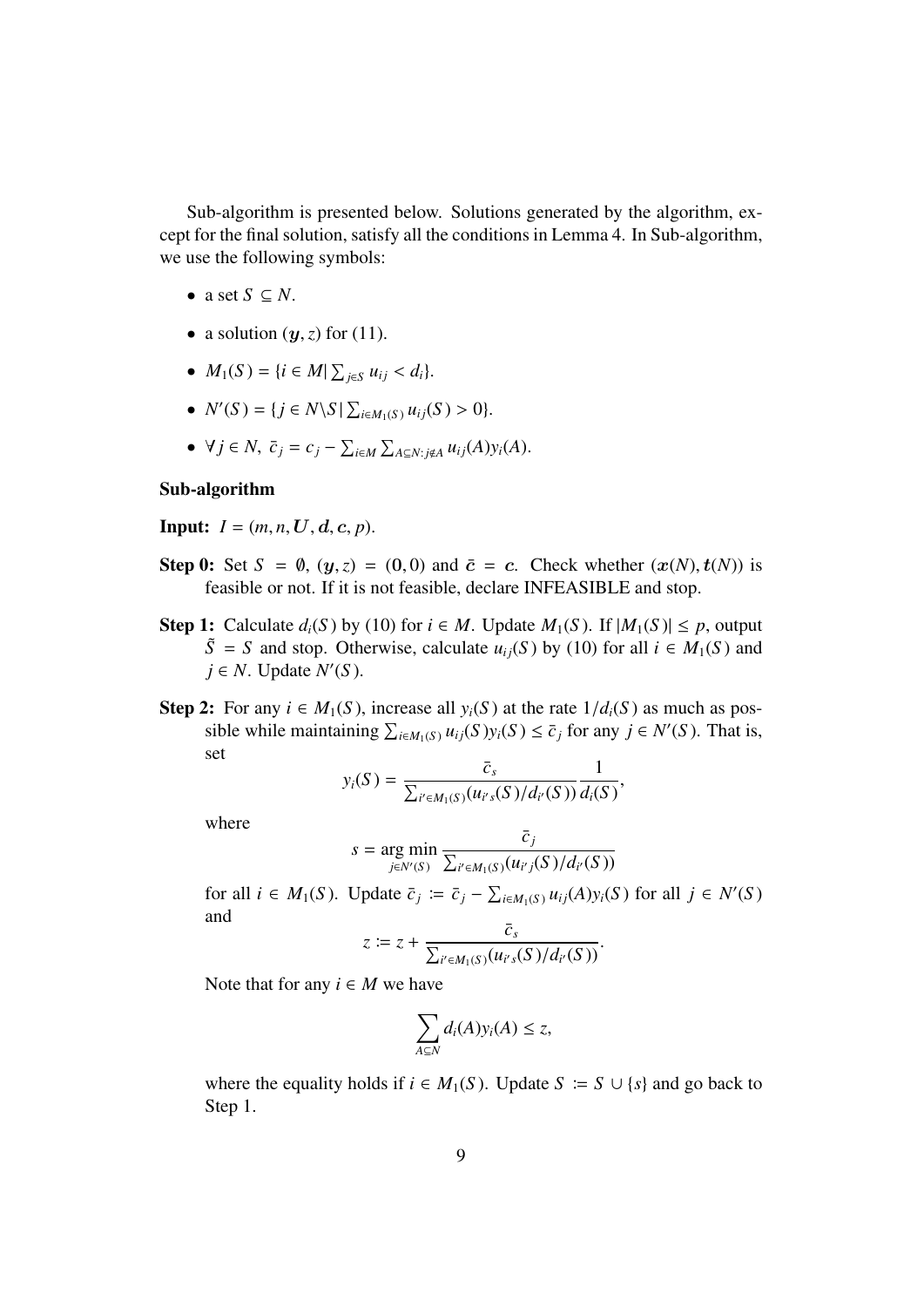We show that solutions generated by Sub-algorithm, except for the final solution, satisfy all the conditions in Lemma 4.

**Lemma 5.** Let  $\tilde{S}$  be the output by Sub-algorithm and  $\ell \in N$  be the index added *to S at the last iteration by Sub-algorithm. Let* (*y*,*z*) *be the dual variable at the end of the iteration before*  $\ell$  *is added.*  $\tilde{S} \setminus {\ell}$  *and*  $(y, z)$  *satisfy the conditions in Lemma 4.*

*Proof.* Define  $S = \tilde{S} \setminus \{ \ell \}.$ 

- **feasibility:** Clearly  $(x(S), t(S))$  is infeasible to PCIP(*I*). On the other hand,  $(y, z)$  is feasible to the dual (11) since Sub-algorithm starts from the dual feasible solution  $(y, z) = (0, 0)$  and maintains dual feasibility at every iteration.
- (a-1) and (a-2): (a-1) and (a-2) are satisfied by the way the algorithm updates *S* and *z*, respectively.
- (**b**): From Step 2,  $y(A) > 0$  implies

$$
A\subseteq S.
$$

Also,  $i \in M_1(S)$  implies

$$
\sum_{j\in S}u_{ij}
$$

Thus, for all  $i \in M_1(S)$  and  $A \subseteq N$  such that  $y_i(A) > 0$ ,

$$
\sum_{j\in S\setminus A}u_{ij}(A)\leq \sum_{j\in S\setminus A}u_{ij}=\sum_{j\in S}u_{ij}-\sum_{j\in A}u_{ij}
$$

where the first and last inequalities follow from (10).

 $\Box$ 

Now we can easily prove Lemma 1.

*Proof of Lemma 1.*  $(x(\tilde{S}), t(\tilde{S}))$  is clearly feasible and from Lemma 4 and Lemma 5, we have that

$$
\sum_{j\in N} c_j x_j(\tilde{S}) \le \alpha OPT(I) + c_\ell \le \alpha OPT(I) + c_n.
$$

The running time of Sub-algorithm is  $O(mn^2)$  since one iteration requires  $O(mn)$ operations and the number of iterations is at most  $n$ . □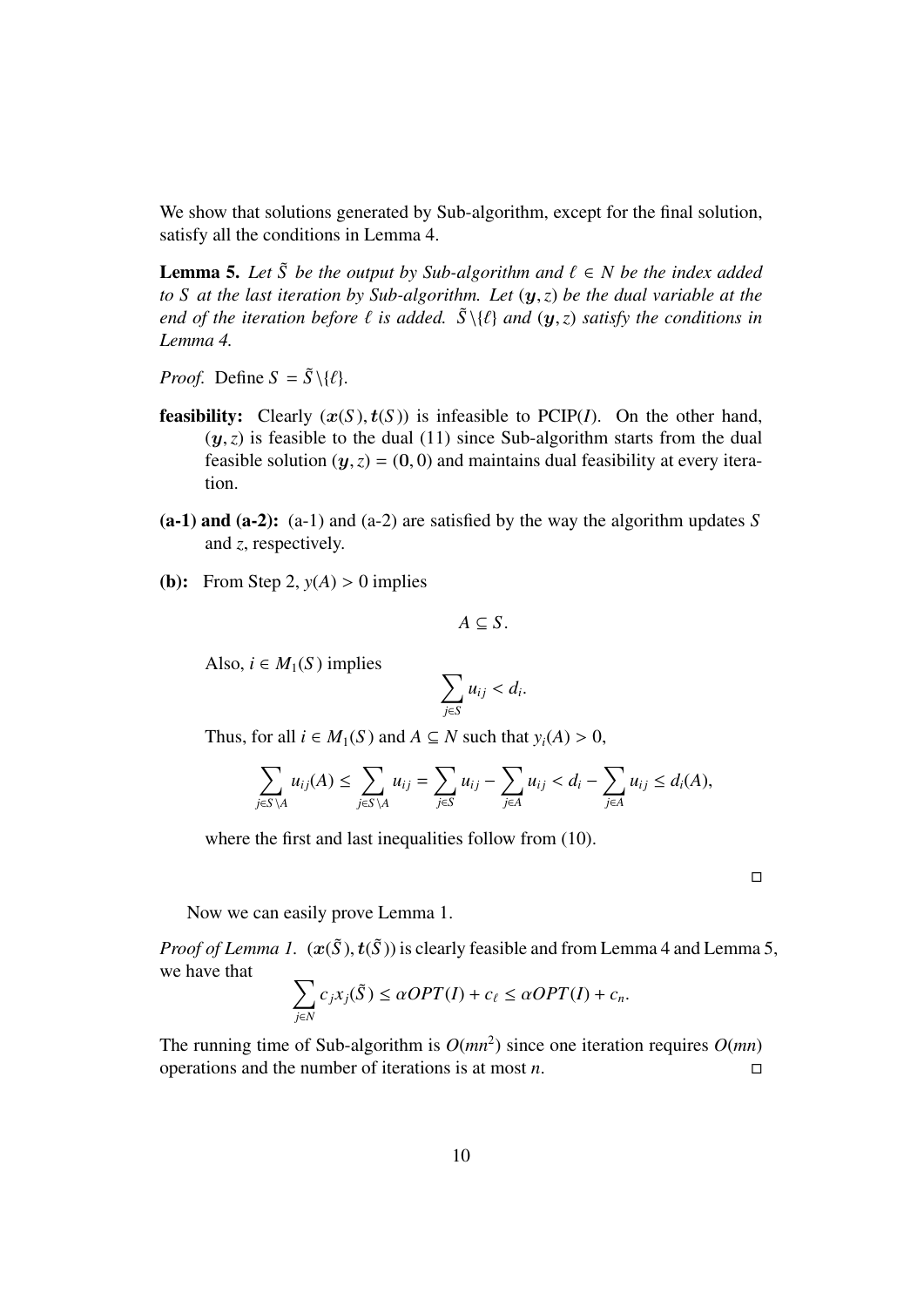### 4 Conclusion

The partial covering 0–1 integer program (PCIP) is a generalization of the covering 0–1 integer program (CIP) and the partial set cover problem (PSCP). For PCIP, we proposed a max $\{f, p+1\}$ -approximation algorithm, where f is the largest number of non-zero coefficients in the constraints and *p* is the number of constrains which may not be satisfied. If  $f \geq p + 1$ , the performance ratio of our algorithm is *f* and it achieves the best performance ratio for CIP and PSCP. It is an open question whether an *f*-approximation algorithm exists without any assumption.

### Acknowledgment

This research is supported in part by Grant-in-Aid for Science Research (A) 26242027 of Japan Society for the Promotion of Science and Grant-in-Aid for Young Scientist (B) 15K15941.

### References

- [1] R. Bar-Yahuda: Using homogeneous weights for approximating the partial cover problem, *in Proceedings 10th Annual ACM-SIAM Symposium on Discrete Algorithms* (1999), 71–75.
- [2] T. Carnes and D. Shmoys: Primal-dual schema for capacitated covering problems, *Mathematical Programming*, 153 (2015), 289–308.
- [3] R. D. Carr, L. Fleischer, V. J. Leung and C. A. Phillips: Strengthening integrality gaps for capacitated network design and covering problems, *Proceedings of the 11th Annual ACM-SIAM Symposium on Discrete Algorithms* (2000), 106–115.
- [4] T. Fujito: On combinatorial approximation of covering 0–1 integer programs and partial set cover, *Journal of combinatorial optimization* 8.4 (2004): 439– 452.
- [5] R. Gandhi, K. Samir and S. Aravind: Approximation algorithms for partial covering problems, *Journal of Algorithms* 53.1 (2004), 55–84.
- [6] C. Koufogiannakis and N. E. Young: Tight approximation results for general covering integer programs, *in Proceedings 42nd Annual IEEE Symposium on Foundations of Computer Science* (2001), 522–528.